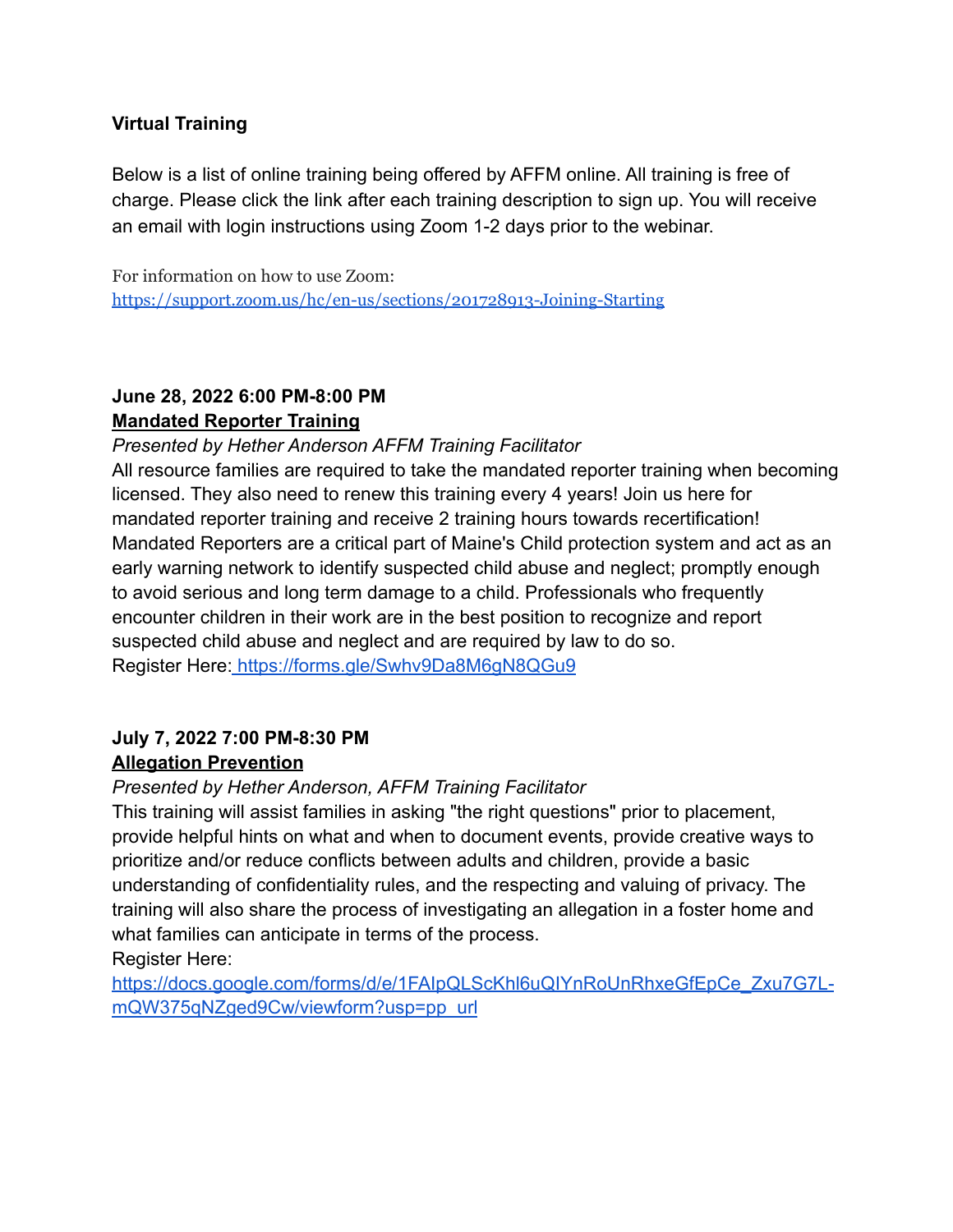#### **July 12 & 14, 2022 6:00 PM-8:00 PM**

#### **Positive Discipline - 4 hour workshop. Must attend both sessions.**

*Presented by Monica Bushey, Training Coordinator AFFM*

The two most significant challenges children face are learning acceptable social behaviors and being able to control their own actions. And there lies the vital importance of taking time to teach and guide children in learning how to make effective choices and manage their own behavior over time. This can start as early as possible. This workshop will cover the definition of discipline along with the 7 principles of discipline which are introduced through group work and class discussion. These principles of discipline will give you tools to use at home.

Register Here:

[https://docs.google.com/forms/d/e/1FAIpQLSdDgyDZ8PIk09AK2pN4568fpTPWyrbQTn](https://docs.google.com/forms/d/e/1FAIpQLSdDgyDZ8PIk09AK2pN4568fpTPWyrbQTnQQs8cDRNHvPeylCA/viewform?usp=pp_url) [QQs8cDRNHvPeylCA/viewform?usp=pp\\_url](https://docs.google.com/forms/d/e/1FAIpQLSdDgyDZ8PIk09AK2pN4568fpTPWyrbQTnQQs8cDRNHvPeylCA/viewform?usp=pp_url)

#### **July 21, 2022 9:00 AM 11:00 AM Mandated Reporter Training**

*Presented by Hether Anderson AFFM Training Facilitator*

All resource families are required to take the mandated reporter training when becoming licensed. They also need to renew this training every 4 years! Join us here for mandated reporter training and receive 2 training hours towards recertification! Mandated Reporters are a critical part of Maine's Child protection system and act as an early warning network to identify suspected child abuse and neglect; promptly enough to avoid serious and long term damage to a child. Professionals who frequently encounter children in their work are in the best position to recognize and report suspected child abuse and neglect and are required by law to do so. Register Here:

[https://docs.google.com/forms/d/e/1FAIpQLSeDj4JGoCcTHv-9PDUMvHwUah4-wO6LC](https://docs.google.com/forms/d/e/1FAIpQLSeDj4JGoCcTHv-9PDUMvHwUah4-wO6LCBNUWr-aNAwhXxKJyQ/viewform?usp=pp_url) [BNUWr-aNAwhXxKJyQ/viewform?usp=pp\\_url](https://docs.google.com/forms/d/e/1FAIpQLSeDj4JGoCcTHv-9PDUMvHwUah4-wO6LCBNUWr-aNAwhXxKJyQ/viewform?usp=pp_url)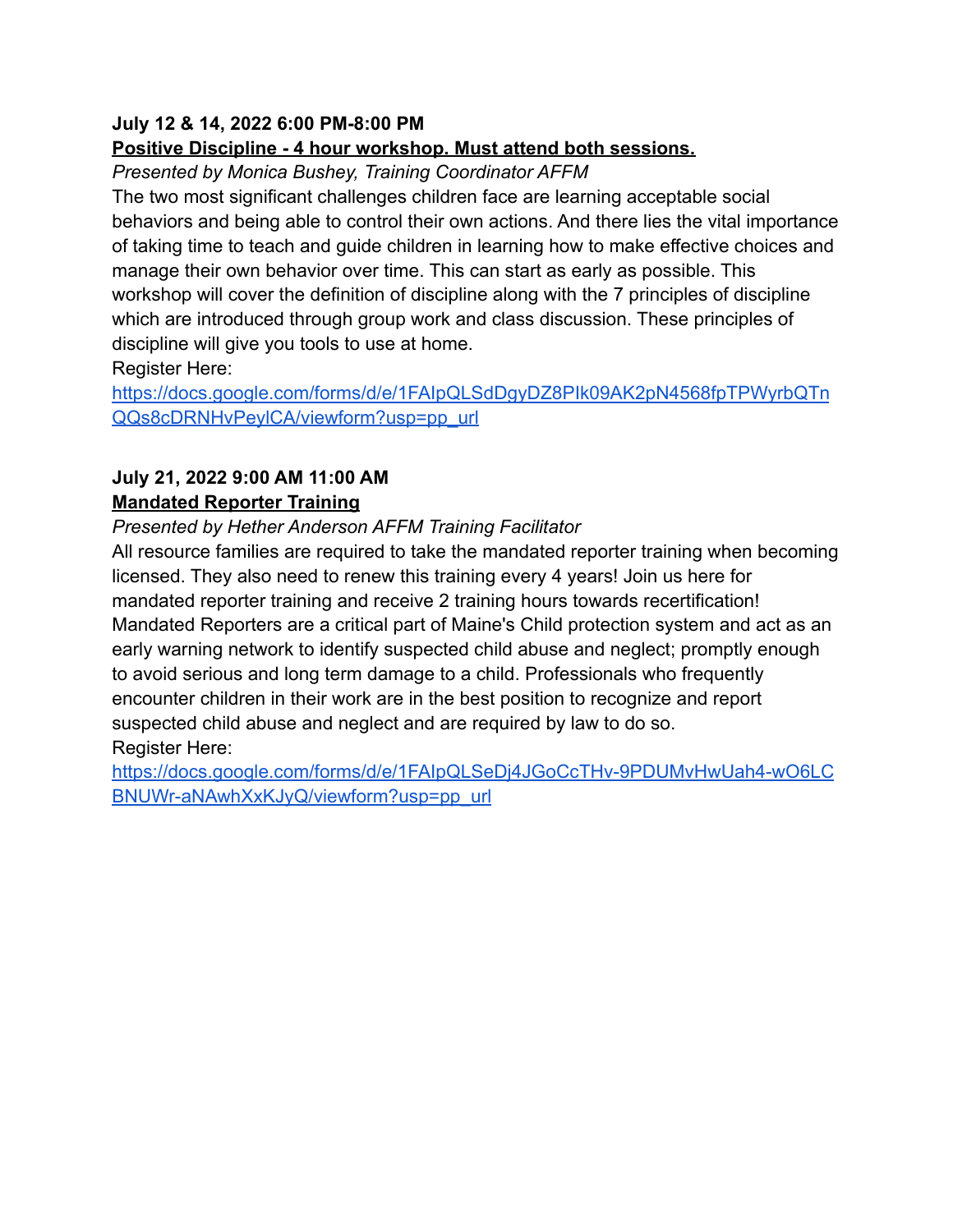#### **27, 2022 7:00 PM-8:30 PM**

#### *Managing Confidentiality; The Why and How*

*Presented by Hether Anderson AFFM Training Facilitator*

Who… What… When… Where… are very important questions to consider when you are a resource parent. How do you manage these questions while maintaining confidentiality as a caregiver? Understanding boundaries when it pertains to confidential information can be key to keeping children safe. This workshop will help to define those boundaries and work through them by discussing why confidentiality is important and how caregivers can work within the boundaries.

This workshop will:

\*Discuss federal and state Policy and the DHHS guidelines, also known as the "Little Red Book" \*Work through different types of confidentiality in everyday lives \*Cover the rights the foster children and biological parents have when it comes to confidentiality and 'their story'.

\*Address the DHHS social media policy and how to manage this.

\*Work through common questions around confidentiality.

Register Here:

https://docs.google.com/forms/d/e/1FAIpQLSdMCg7rfkghXITCIr6U\_c\_wBoQjYejA3xa4V [G\\_1fMgT2j8hzA/viewform?usp=pp\\_url](https://docs.google.com/forms/d/e/1FAIpQLSdMCg7rfkqhXITCIr6U_c_wBoQjYejA3xa4VG_1fMgT2j8hzA/viewform?usp=pp_url)

#### **August 10, 2022 9:00 PM-10:30 PM**

#### **Understanding Boundaries as a Resource Parent**

*Presented by Hether Anderson, AFFM Training Facilitator*

In this training, you will understand setting boundaries for healthy relationships. This training will answer some of the common issues and concerns when setting boundaries, and how to recognize when there is an issue with a boundary. Register Here:

[https://docs.google.com/forms/d/e/1FAIpQLSd7N7tPSFXNhECVCJ5h7Wfi5TiMFjNNOD](https://docs.google.com/forms/d/e/1FAIpQLSd7N7tPSFXNhECVCJ5h7Wfi5TiMFjNNOD1c7qdfQUmhgCRyfw/viewform?usp=pp_url) [1c7qdfQUmhgCRyfw/viewform?usp=pp\\_url](https://docs.google.com/forms/d/e/1FAIpQLSd7N7tPSFXNhECVCJ5h7Wfi5TiMFjNNOD1c7qdfQUmhgCRyfw/viewform?usp=pp_url)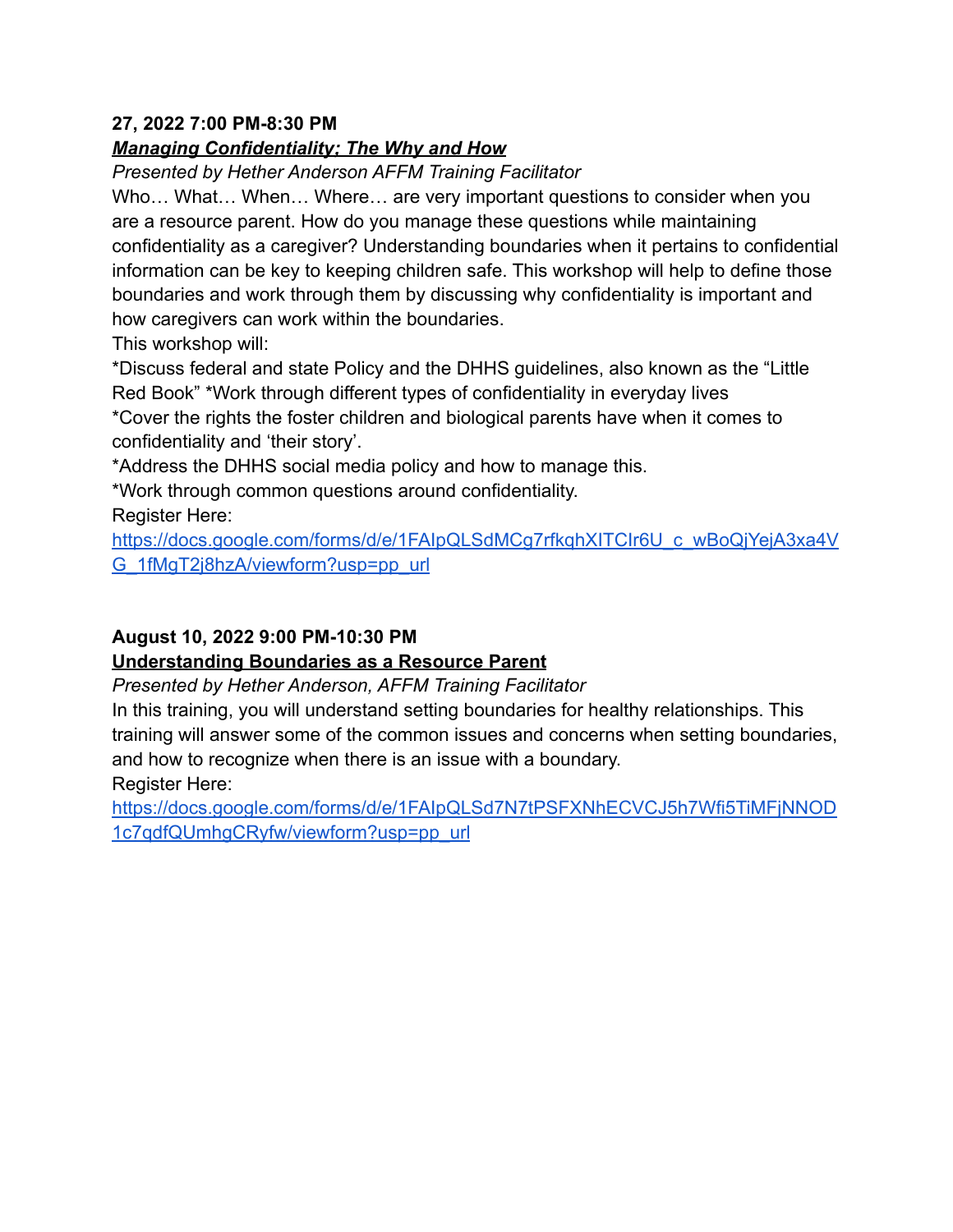#### **August 17, 2022 7:00 PM 9:00 PM Mandated Reporter Training**

*Presented by Hether Anderson AFFM Training Facilitator*

All resource families are required to take the mandated reporter training when becoming licensed. They also need to renew this training every 4 years! Join us here for mandated reporter training and receive 2 training hours towards recertification! Mandated Reporters are a critical part of Maine's Child protection system and act as an early warning network to identify suspected child abuse and neglect; promptly enough to avoid serious and long term damage to a child. Professionals who frequently encounter children in their work are in the best position to recognize and report suspected child abuse and neglect and are required by law to do so. Register Here:

[https://docs.google.com/forms/d/e/1FAIpQLSeEiIYdBeDnmylGvTzdBhIewZTIhJH69iqot](https://docs.google.com/forms/d/e/1FAIpQLSeEiIYdBeDnmylGvTzdBhIewZTIhJH69iqot_XIxfi186HeLA/viewform?usp=pp_url) [\\_XIxfi186HeLA/viewform?usp=pp\\_url](https://docs.google.com/forms/d/e/1FAIpQLSeEiIYdBeDnmylGvTzdBhIewZTIhJH69iqot_XIxfi186HeLA/viewform?usp=pp_url)

# **August 24, 2022 7:00 PM 8:30 PM**

## **Understanding Safety and Awareness**

*Presented by Hether Anderson, AFFM Training Facilitator*

Safety Training will start by providing participants with important reasons why safety is a subject that needs to be talked about, ending with ways to help reduce the risk of putting oneself in an unsafe situation. Participants will walk through safety planning in class as well as discuss tips to consider when providing supervised visits for children in and out of the home. General safety tips for everyday living are covered along with what to do if an incident or emergency occurs.

Register Here:

[https://docs.google.com/forms/d/e/1FAIpQLScR1OfWenv-EgUVLSbPnbYpxqUw5rx-Vbc](https://docs.google.com/forms/d/e/1FAIpQLScR1OfWenv-EgUVLSbPnbYpxqUw5rx-VbcqeUtPcw1CRQ6JEw/viewform?usp=pp_url) [qeUtPcw1CRQ6JEw/viewform?usp=pp\\_url](https://docs.google.com/forms/d/e/1FAIpQLScR1OfWenv-EgUVLSbPnbYpxqUw5rx-VbcqeUtPcw1CRQ6JEw/viewform?usp=pp_url)

# **September 13, 2022 1:00 PM-2:30 PM**

## **Understanding the Maine Child Protective Court System**

*Presented by Hether Anderson, AFFM Training Facilitator*

After this training participants will have the basic understanding of the court process and terms. Participants will feel more comfortable navigating the court system with having this basic understanding of the process and terms used. Register Here:

[https://docs.google.com/forms/d/e/1FAIpQLSdvxJmtvBg-BGuf182rjv5HRhYmWKlknseF](https://docs.google.com/forms/d/e/1FAIpQLSdvxJmtvBg-BGuf182rjv5HRhYmWKlknseF6jxusSI44kWmtA/viewform?usp=pp_url) [6jxusSI44kWmtA/viewform?usp=pp\\_url](https://docs.google.com/forms/d/e/1FAIpQLSdvxJmtvBg-BGuf182rjv5HRhYmWKlknseF6jxusSI44kWmtA/viewform?usp=pp_url)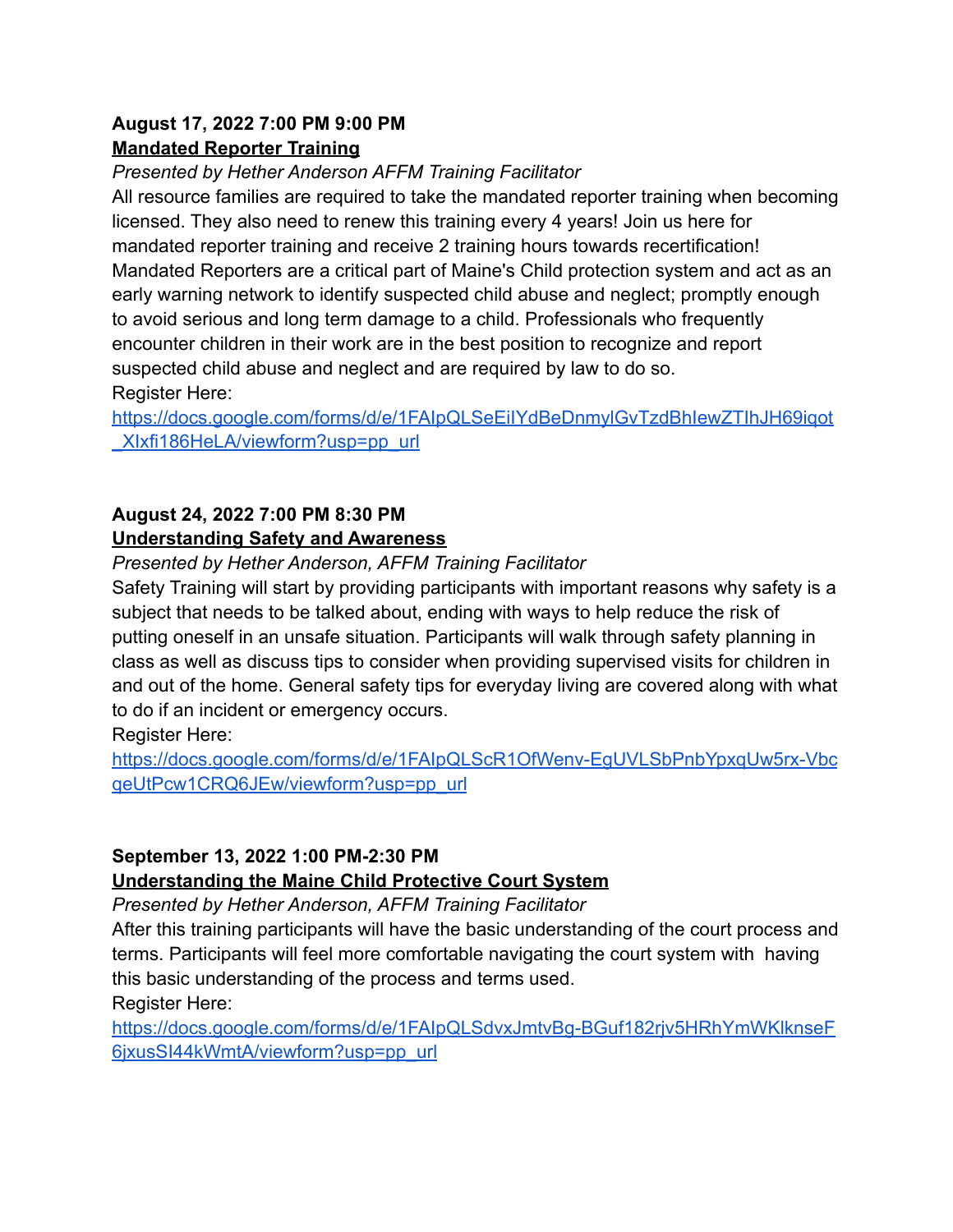#### **September 20, 2022 7:00 PM 9:00 PM Mandated Reporter Training**

*Presented by Hether Anderson AFFM Training Facilitator*

All resource families are required to take the mandated reporter training when becoming licensed. They also need to renew this training every 4 years! Join us here for mandated reporter training and receive 2 training hours towards recertification! Mandated Reporters are a critical part of Maine's Child protection system and act as an early warning network to identify suspected child abuse and neglect; promptly enough to avoid serious and long term damage to a child. Professionals who frequently encounter children in their work are in the best position to recognize and report suspected child abuse and neglect and are required by law to do so. Register Here:

[https://docs.google.com/forms/d/e/1FAIpQLScwA-Bb\\_VpgcdT0RGykUaXfSHZ\\_t6wW1E](https://docs.google.com/forms/d/e/1FAIpQLScwA-Bb_VpgcdT0RGykUaXfSHZ_t6wW1Egn2MnZcqBgAqr4Dw/viewform?usp=pp_url) [gn2MnZcqBgAqr4Dw/viewform?usp=pp\\_url](https://docs.google.com/forms/d/e/1FAIpQLScwA-Bb_VpgcdT0RGykUaXfSHZ_t6wW1Egn2MnZcqBgAqr4Dw/viewform?usp=pp_url)

# **September 29 7:00 PM-8:30 PM**

## **Adoption & Foster Nutrition**

*Presented by Hether Anderson, AFFM Training Facilitator*

This training is designed to help families, through discussion, understand common nutritional deficiencies, how a doctor might diagnose them, why some dietary restrictions are medically necessary, and how to help overcome basic feeding challenges.

Register Here:

[https://docs.google.com/forms/d/e/1FAIpQLSds9QLVujgvLNEzkpQVutms4qgaU4R\\_HX](https://docs.google.com/forms/d/e/1FAIpQLSds9QLVujgvLNEzkpQVutms4qgaU4R_HXaouk3VBrw9KpL49g/viewform?usp=pp_url) [aouk3VBrw9KpL49g/viewform?usp=pp\\_url](https://docs.google.com/forms/d/e/1FAIpQLSds9QLVujgvLNEzkpQVutms4qgaU4R_HXaouk3VBrw9KpL49g/viewform?usp=pp_url)

# **Foster Parent College**

Are you looking to complete your relicensing hours on your own time? FosterParentCollege.com's self-paced training courses are available 24/7 with most courses including; informative handouts, interactive exercises, an interactive review questionnaire, and printable summary. Some of the courses available include Anger Outbursts, Child Abuse and Neglect, Foster Care to Adoption, Understanding Behavior, Kinship Care and SO many more!

If you are a current licensed resource home or kinship family Foster Parent College is free to use when you sign up through AFFM's account here:

[https://www.fosterparentcollege.com/comment/contact-affiliate.jsp?affId=1110&op=r](https://www.fosterparentcollege.com/comment/contact-affiliate.jsp?affId=1110&op=request) [equest](https://www.fosterparentcollege.com/comment/contact-affiliate.jsp?affId=1110&op=request)

## **Podcast training available anytime!**

This link is to a podcast focused on how the older generations can facilitate and foster